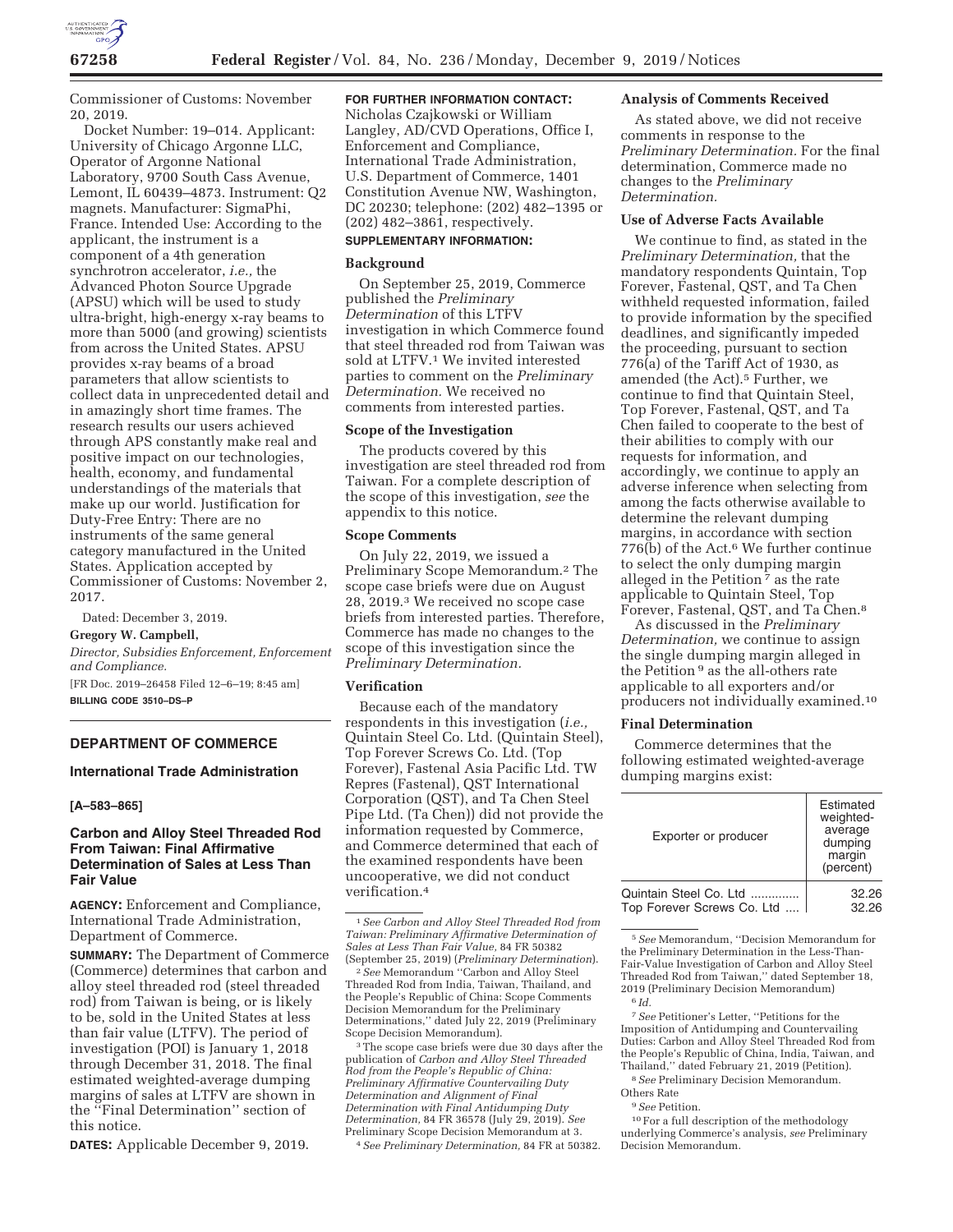| Exporter or producer                 | Estimated<br>weighted-<br>average<br>dumping<br>margin<br>(percent) |
|--------------------------------------|---------------------------------------------------------------------|
| Fastenal Asia Pacific Ltd. TW        | 32.26                                                               |
| <b>QST</b> International Corporation | 32.26                                                               |
| Ta Chen Steel Pipe Ltd               | 32.26                                                               |
|                                      | 32.26                                                               |

# **Continuation of Suspension of Liquidation**

In accordance with section 735(c)(1)(B) of the Act, we will instruct U.S. Customs and Border Protection (CBP) to continue to suspend liquidation of all unliquidated entries of subject merchandise which were entered, or withdrawn from warehouse, for consumption on or after September 25, 2019, which is the date of publication of the *Preliminary Determination* in the **Federal Register**.

Pursuant to section 735(c)(1) of the Act and 19 CFR 351.210(d), Commerce will instruct CBP to require cash deposits equal to the estimated weighted-average dumping margins indicated in the table above as follows: (1) The cash deposit rate for the respondents listed above will be equal to the company-specific estimated weighted-average dumping margins determined in this final determination; (2) if the exporter is not a respondent identified above, but the producer is, then the cash deposit rate will be equal to the company-specific estimated weighted-average dumping margin established for that producer of the subject merchandise; and (3) the cash deposit rate for all other producers or exporters will be 32.26 percent, the allothers weighted-average dumping margin. These suspension of liquidation and cash deposit instructions will remain in effect until further notice.

#### **Disclosure**

Normally, Commerce discloses to interested parties the calculations performed in connection with a final determination within five days of any public announcement or, if there is no public announcement, within five days of the date of publication of the notice of final determination in the **Federal Register**, in accordance with 19 CFR 351.224(b). However, because Commerce applied adverse facts available (AFA) to the individually examined companies in this investigation, in accordance with section 776 of the Act, and the applied AFA rate is based solely on the Petition, there are no calculations to disclose.

## **International Trade Commission (ITC) Notification**

In accordance with section 735(d) of the Act, Commerce will notify the ITC of its final affirmative determination of sales at LTFV. Because the final determination in this proceeding is affirmative, in accordance with section735(b)(2) of the Act, the ITC will make its final determination as to whether the domestic industry in the United States is materially injured, or threatened with material injury, by reason of imports or sales (or the likelihood of sales) of steel threaded rod from Taiwan no later than 45 days after our final determination. If the ITC determines that material injury or threat of material injury does not exist, the proceeding will be terminated, and all cash deposits will be refunded. If the ITC determines that such injury does exist, Commerce will issue an antidumping duty order directing CBP to assess, upon further instruction by Commerce, antidumping duties on all imports of the subject merchandise entered, or withdrawn from warehouse, for consumption on or after the effective date of the suspension of liquidation, as discussed above in the ''Continuation of Suspension of Liquidation'' section.

# **Administrative Protective Orders (APOs)**

This notice serves as a reminder to parties subject to APO of their responsibility concerning the disposition of proprietary information disclosed under APO in accordance with 19 CFR 351.305(a)(3). Timely written notification of the return or destruction of APO materials, or conversion to judicial protective order, is hereby requested. Failure to comply with the regulations and the terms of an APO is a violation subject to sanction.

#### **Notification to Interested Parties**

This determination and this notice are issued and published pursuant to sections 735(d) and 777(i)(1) of the Act and 19 CFR 352.210(c).

Dated: December 3, 2019.

#### **Jeffrey I. Kessler,**

*Assistant Secretary for Enforcement and Compliance.* 

#### **Appendix I—Scope of the Investigation**

The merchandise covered by the scope of the investigation is carbon and alloy steel threaded rod. Steel threaded rod is certain threaded rod, bar, or studs, of carbon or alloy steel, having a solid, circular cross section of any diameter, in any straight length. Steel threaded rod is normally drawn, cold-rolled, threaded, and straightened, or it may be hotrolled. In addition, the steel threaded rod, bar, or studs subject to the investigation are

non-headed and threaded along greater than 25 percent of their total actual length. A variety of finishes or coatings, such as plain oil finish as a temporary rust protectant, zinc coating (*i.e.,* galvanized, whether by electroplating or hot-dipping), paint, and other similar finishes and coatings, may be applied to the merchandise.

Steel threaded rod is normally produced to American Society for Testing and Materials (ASTM) specifications ASTM A36, ASTM A193 B7/B7m, ASTM A193 B16, ASTM A307, ASTM A329 L7/L7M, ASTM A320 L43, ASTM A354 BC and BD, ASTM A449, ASTM F1554–36, ASTM F1554–55, ASTM F1554 Grade 105, American Society of Mechanical Engineers (ASME) specification ASME B18.31.3, and American Petroleum Institute (API) specification API 20E. All steel threaded rod meeting the physical description set forth above is covered by the scope of the investigation, whether or not produced according to a particular standard.

Subject merchandise includes material matching the above description that has been finished, assembled, or packaged in a third country, including by cutting, chamfering, coating, or painting the threaded rod, by attaching the threaded rod to, or packaging it with, another product, or any other finishing, assembly, or packaging operation that would not otherwise remove the merchandise from the scope of the investigation if performed in the country of manufacture of the threaded rod.

Carbon and alloy steel threaded rod are also included in the scope of the investigation whether or not imported attached to, or in conjunction with, other parts and accessories such as nuts and washers. If carbon and alloy steel threaded rod are imported attached to, or in conjunction with, such non-subject merchandise, only the threaded rod is included in the scope.

Excluded from the scope of the investigation are: (1) Threaded rod, bar, or studs which are threaded only on one or both ends and the threading covers 25 percent or less of the total actual length; and  $(2)$ stainless steel threaded rod, defined as steel threaded rod containing, by weight, 1.2 percent or less of carbon and 10.5 percent or more of chromium, with our without other elements.

Excluded from the scope of the antidumping investigation on steel threaded rod from the People's Republic of China is any merchandise covered by the existing antidumping order on Certain Steel Threaded Rod from the People's Republic of China. See Certain Steel Threaded Rod from the People's Republic of China: Notice of Antidumping Duty Order, 74 FR 17154 (April 14, 2009).

Specifically excluded from the scope of the investigation is threaded rod that is imported as part of a package of hardware in conjunction with a ready-to-assemble piece of furniture.

Steel threaded rod is currently classifiable under subheadings 7318.15.5051, 7318.15.5056, and 7318.15.5090 of the Harmonized Tariff Schedule of the United States (HTSUS). Subject merchandise may also enter under subheading 7318.15.2095 and 7318.19.0000 of the HTSUS. The HTSUS